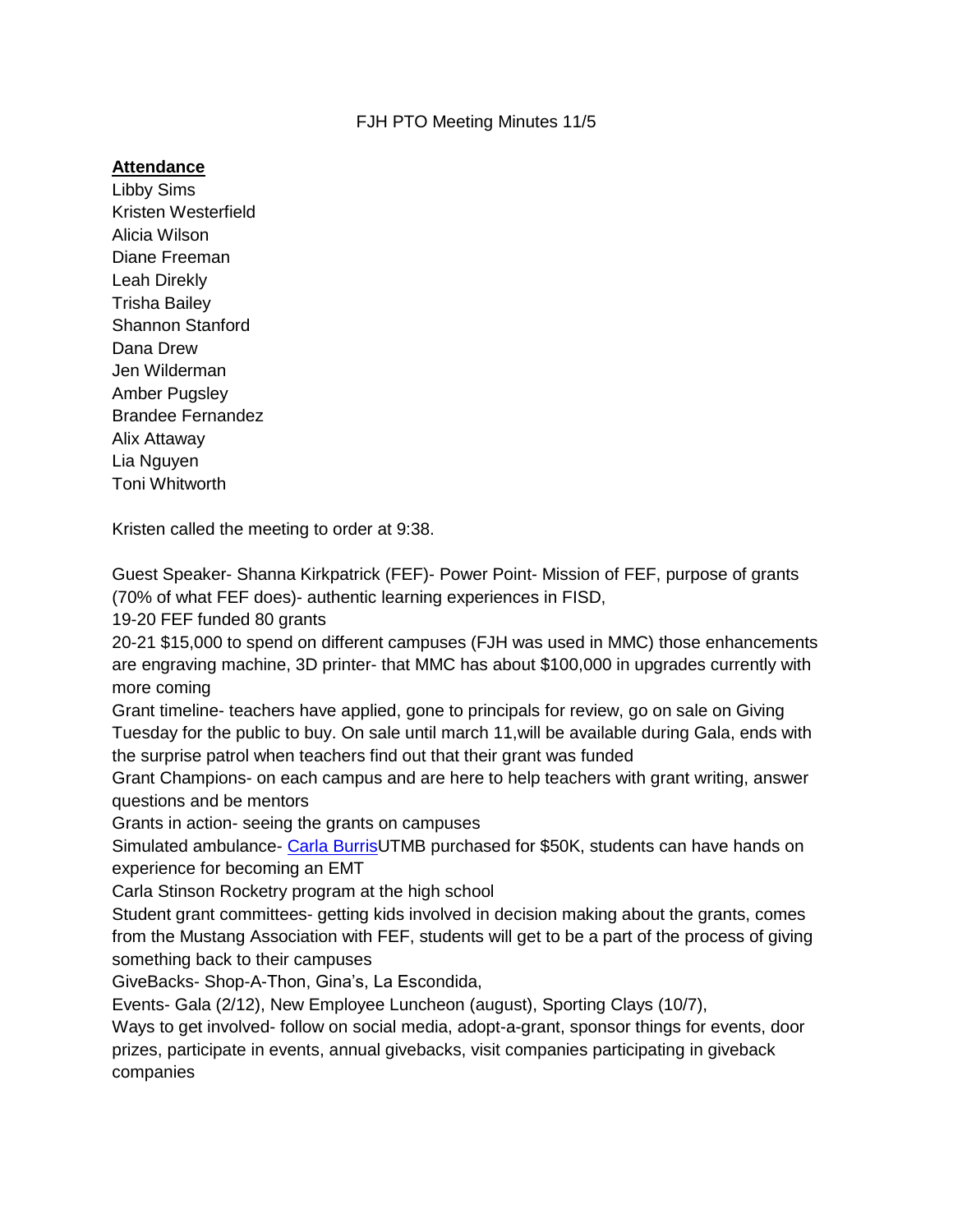Grants- make great christmas gifts, bday, valentines, 100% tax deductible, no \$50 limit on grants, great way to show teachers we care

Mr Drew- the junior high was the first to have the PTO put aside money for grants- 10% was suggested when this was starting 8 or so years ago

Question to Mr. Drew- are there certain grants the campus has been wanting? Mr Drew said he leaves that up to the PTO.

Quetion to Mr Drew- have you seen a certain area that the staff here has been focusing on for grants? No, not necessarily.

A point was made that the younger campuses usually have all of their grants funded by parents. The older campuses usually don't- that is where the PTO and FEF steps in.

Mr Drew's report- Grateful for the amount of support from the PTO. Volleyball and football are done on campus. Basketball is starting- causes lots of nerves. Volleyball was district champions. Theater- just finished their play- Hotel Escargo. 6th grade is starting one in a few weeks. A couple of weeks ago Bay Area Alliance hosted a coffee. Another one is in a few weeks- titled, "You're Killing Me, Smalls- Guiding Tweens Through the Beast of Junior High". Come if you can. These kids struggle in so many situations, we want everyone to understand their role. Biggest struggle is peer pressure. Mr Drew would like for parents to spend some time teaching their kid what to say when they are faced with peer pressure. Give them an out or an excuse they can say when faced with peer pressure. Next coffee talk is about social media. Question to Mr. Drew- Why do campuses have different policies about having parents on campus? Windsong allows, but FJH doesn't. Is it security purposes or covid? It's covid. Why are kids still sitting 6 ft apart at lunch when other campuses are not? The lunch room was previously so crowded. The schedule with lunch with impact seems to run so much smoother than what was in place before. So it has been kept for now. Feedback from a parent was given- it makes it hard for interactions between students, especially for new students or students who are shy. Suggestion was given to that parent to go to the counselor to make staff aware. Admin can watch and see what the situation is. Maybe that student is surrounded by students who bring their phones in the cafeteria.

Question to Mr. Drew- Any talk of going back to limiting phone usage on campus? Yes, admin is making both student and parent committees to discuss these types of issues to see how our community feels. Parent committee will come up with a plan and send it to the site committee (teachers and community members). If approved, it will go to the board.

Approval of minutes- Alix Attaway approved, Jen Wilderman second. Minutes approved

Treasurers report- Libby Sims- ⅞ social and grams both had huge profits- \$12K, \$4K each, net \$8K, \$2K. How are we doing- check coming in from Inked. We had to do a \$500 deposit to city for use of the park for 6th grade social. Everything is going in the right direction. A few less school supplies sold this year than last.

Candy Gram question- mobile way to pay? Venmo? Internet issues are huge. And we need a board member that doesn't already have venmo to host it for the PTO. It needs to be a board decision.